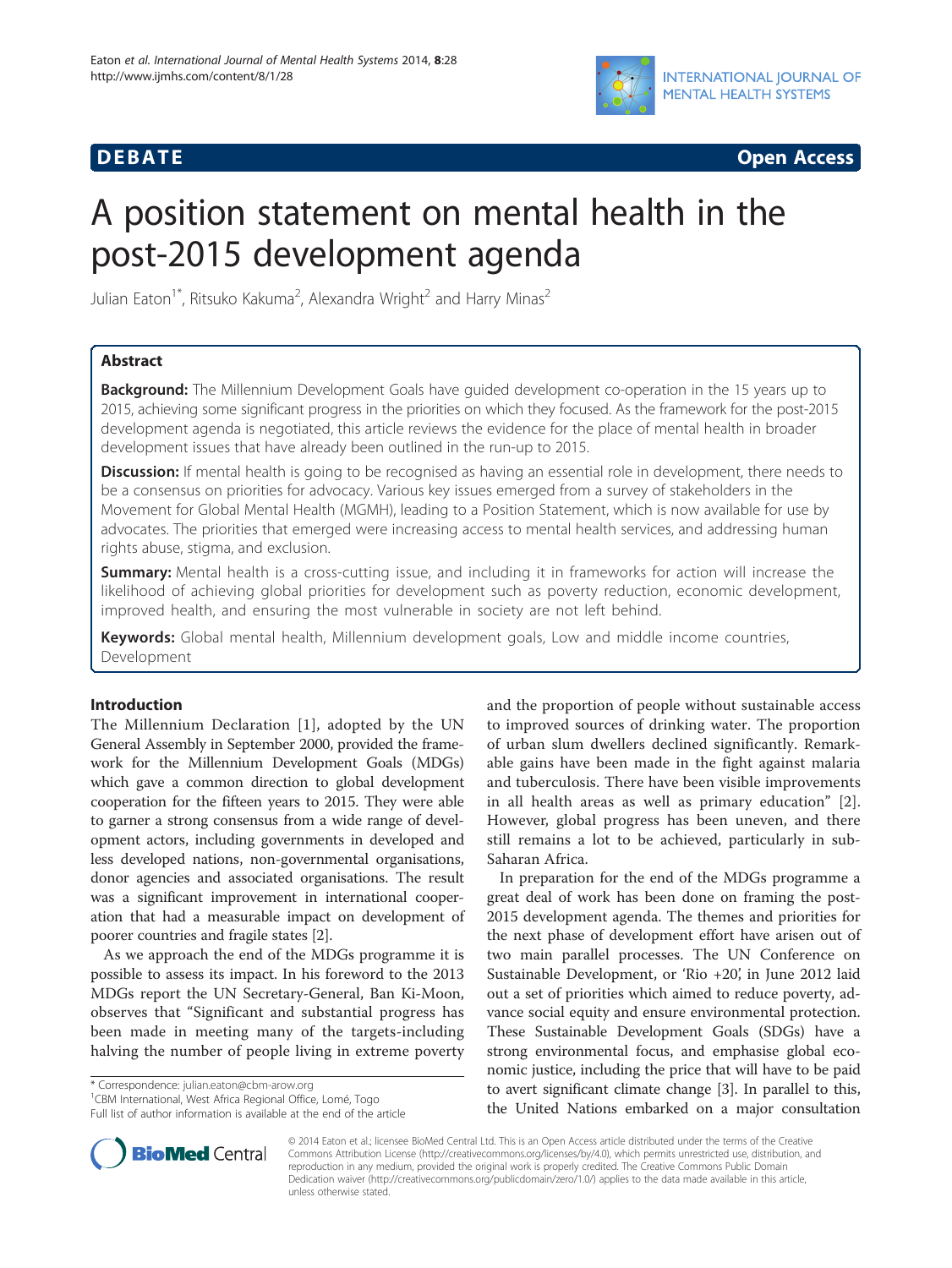exercise at various levels to develop a framework that will take over from the MDGs [[4\]](#page-3-0). A landmark event was the publication of the report of the High-Level Panel of Eminent Persons on the Post-2015 Development Agenda [\[5](#page-3-0)] which outlines a framework for the main themes of the agenda. Thematic papers have also been prepared on health, education, and other areas by relevant UN agencies. A process of public consultation at country level was co-ordinated by the UN Development Programme (UNDP), and many organisations and associations advocating in particular areas developed position papers highlighting their views on priorities that should be considered in the debate.

One relevant example of this is the global disability movement, which was able to present a common position statement through a well organised, co-ordinated effort by international disability associations [\[6](#page-4-0)]. This emphasised the importance of the framework being inclusive in all areas, and they have achieved some success on this aim. In contrast, despite the consultation process nearing its final stages, there had been no co-ordinated and concerted effort to ensure that mental health issues were incorporated into the development agenda in a way that stakeholders in the field felt was appropriate or useful for reducing the global burden of mental disorders.

## Emerging themes

Following intensive debate and lobbying, various themes have emerged that are likely to shape the framework that will result from the process described.

The High Level Panel of Eminent Persons pointed out that the original MDGs enabled considerable achievements, and that there should be a continuation of the Millennium Declaration's three principles of human rights, equal opportunities and sustainability. They also pointed out a number of areas that require stronger emphasis in the post-2015 agenda:

- 1. The lack of focus on vulnerable persons and most marginalised resulted in their relative neglect. The Panel therefore suggested adopting the central principle of 'leave no-one behind'. This theme is reinforced in the determination that equity should be a major parameter to monitor success. Whereas in the first MDGs targets usually looked at aggregate change the Panel pointed out that there must be a measure of equity in future to avoid the neglect of vulnerable groups.
- 2. The Panel was clear that it saw economic development as the driver for reducing poverty, but that this must be sustainable. Damage to ecosystems and climate change present huge hurdles to development, especially in the poorest countries where a high proportion of the population is closely

dependent on the land. Economic development that further damages ecosystems is therefore counter-productive [[7](#page-4-0)].

- 3. The initial MDGs were sometimes perceived as setting up a false dichotomy between donor and recipient countries. The framework in the future is likely to emphasise shared global challenges that require co-ordinated effort to address them. There is already a shift away from development aid as the major driver of change, towards improved governance that allows the benefits of national resources to be more fairly distributed within nations. Three quarters of the world's poor live in middle income countries, and greater peace and security would significantly reduce the suffering, ill health and poverty resulting from violence and displacement.
- 4. The environmental and social determinants of poverty and ill health need to be addressed. Violence, war and insecurity often have their roots in poverty and injustice, and are major impediments to progress. Corruption, illegal outflows of capital, poor management of extractive industries, and unfair international trade agreements deprive the poorest countries of the opportunity to use their own resources to drive their own development.

Clearly, this final point is particularly relevant to the field of mental health where social determinants play a central and persistent role as risk factors for mental ill health, and at the same time mental ill health makes it harder for people to rise out of poverty and reduce vulnerability to exploitation, abuse and violence [[8\]](#page-4-0). Strategies to counteract mechanisms that reinforce poverty and inequalities is one way of starting to address these otherwise persistent barriers to development.

## The health agenda

Priorities in health will be influenced by demographic changes, disease burden shifts, and lifestyle changes [\[8\]](#page-4-0). These transitions are likely to result in non-communicable diseases (NCDs) taking centre stage in the post-2015 agenda as they are predicted to become an even greater cause of mortality and disability in the future. While this does not mean that NCDs will 'replace' other disease priorities, it is likely that environmental and behavioural determinants of health will be better recognised. Health will be seen more as a means to achieving broader objectives of development than being expressed in a series of narrow single-issue targets. Health is likely to be included in terms of targets that take a more holistic life-course approach, with evidencebased, system-wide interventions that recognise environmental influences and see health as a human right [[9](#page-4-0)].

Health needs to be positioned, therefore, as an essential contributor to sustainable development, for example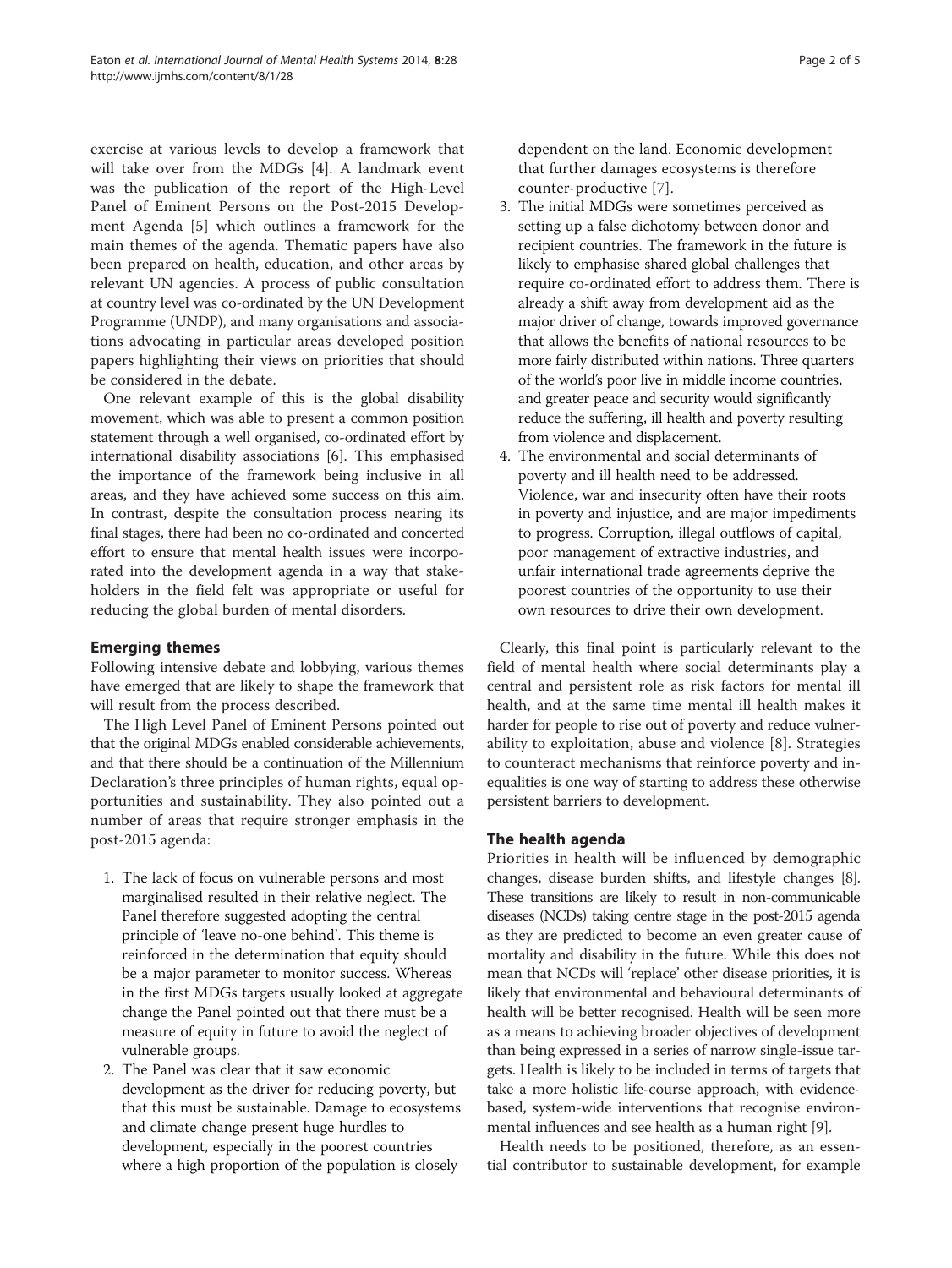by focusing on economic development and poverty reduction through the improved productivity of a population in good health. Health can also be recognised as an outcome affected by progress in economic, development and social sectors. Health is also immediately relevant to people's lives and seen as a powerful lever for mobilising support on issues that might otherwise seem, to the public and politicians, as being less tangible, e.g. climate change.

Mental health has a strong bearing on many of the themes above. Of particular relevance is the growing importance of happiness and wellbeing [[10](#page-4-0)]. This is likely to be a significant theme within the post-2015 agenda, having been positioned as an essential measure of human progress in the last few years. In the influential 2013 World Happiness Report mental ill health is identified as the single biggest determinant of happiness and life satisfaction, contributing much more than physical health, age, gender, or income and employment [[10](#page-4-0)]. Wellbeing has significant political traction at present, and given that mental health is recognised as playing a major role, and has a strong evidence-base for costeffective interventions, this presents an important opportunity for advocacy for inclusion in the post-2015 agenda.

# Mental health in the development agenda

It is unlikely that mental health will be prioritised as an identifiable vertical goal. However, its relevance in the NCD agenda has been explicitly recognised in the UN General Assembly Declaration on the Prevention and Control of Non-communicable Diseases [[11\]](#page-4-0). This is not only because, by definition, mental disorders are NCDs, but because of the strong reciprocal relationship between mental ill health and other NCDs. NCDs (e.g. diabetes and cardiovascular disease) increase the risk of developing mental disorders, especially depression, and mental ill health is a risk factor for development of several NCDs. Importantly, untreated mental ill health has a negative impact on NCD treatment outcomes [\[12\]](#page-4-0). Mental health is therefore not only a sub-goal in the NCD field, but should be fully integrated into the service structures for NCDs, which otherwise are likely to have their impact limited by untreated mental ill health.

The lack of a specific 'mental health goal' in the original MDGs, or even mention of mental health as a relevant issue, was often considered as an obstacle to prioritisation of mental health in development work in the initial decade of the 21st century. However, mental health is relevant in many of the MDGs, for example poverty, human rights, and the physical health goals [\[13](#page-4-0)]. In many ways this actually provides many avenues for inclusion of mental health in development programmes across a range of sectors, a strategy that can guide advocacy.

It is increasingly recognised that health is an essential component of overall sustainable development. Support for health programmes is no less important for development than is support for programmes in education, improved governance, water and sanitation, economic development and a host of other development priorities. It is no less clear that mental health is essential for positive sustainable human development, and that improved population mental wellbeing is an outcome of such development. Consideration of mental health also advances the objectives of equity, universal coverage, wellbeing, a holistic and life-course approach to health and human rights.

# The MGMH position statement: mental health is essential to achieve sustainable development

To quote the World Health Organization (WHO) discussion paper on positioning health in the post-2015 development agenda - "multiple consultative and deliberative processes are already taking place. Given limited time, scarce resources and a fast-moving target, a strategic approach to influencing outcomes is needed" [\[8](#page-4-0)]. This is also the case for mental health.

Since the process of development of the MDGs, global mental health has emerged as a more clearly distinct field, and has made progress in strengthening an evidence-base and understanding better the main issues that must be addressed [[14](#page-4-0)]. Some progress has also been made in raising the profile of the field as a development issue requiring action, defining messages and priorities, and to a lesser extent, organising stakeholders to promote these messages. The Movement for Global Mental Health (MGMH) [[15](#page-4-0)] was established after the publication of the Lancet series on Global Mental Health in 2007. It is a loose membership body, mainly working through a website to provide a communication platform for members. As a multistakeholder forum with individual and institutional members from academia, civil society, professional disciplines, and service users and carers, it is ideally positioned to advocate for a place for mental health in the post-2015 agenda. In order to focus the message and facilitate coherent advocacy it was decided to develop a Position Statement on mental health in the post-2015 development agenda.

The working draft of an MGMH position statement on mental health in the post-2015 agenda, developed by members of the MGMH Advisory Group, incorporated many of the themes and priorities discussed in this paper. The draft was posted on the MGMH website [[15](#page-4-0)] and circulated via the membership email list, with an invitation for input from members. Comments and suggestions, received from 54 individual members and associations, were incorporated into a second draft. Suggested revisions included: emphasising the positive role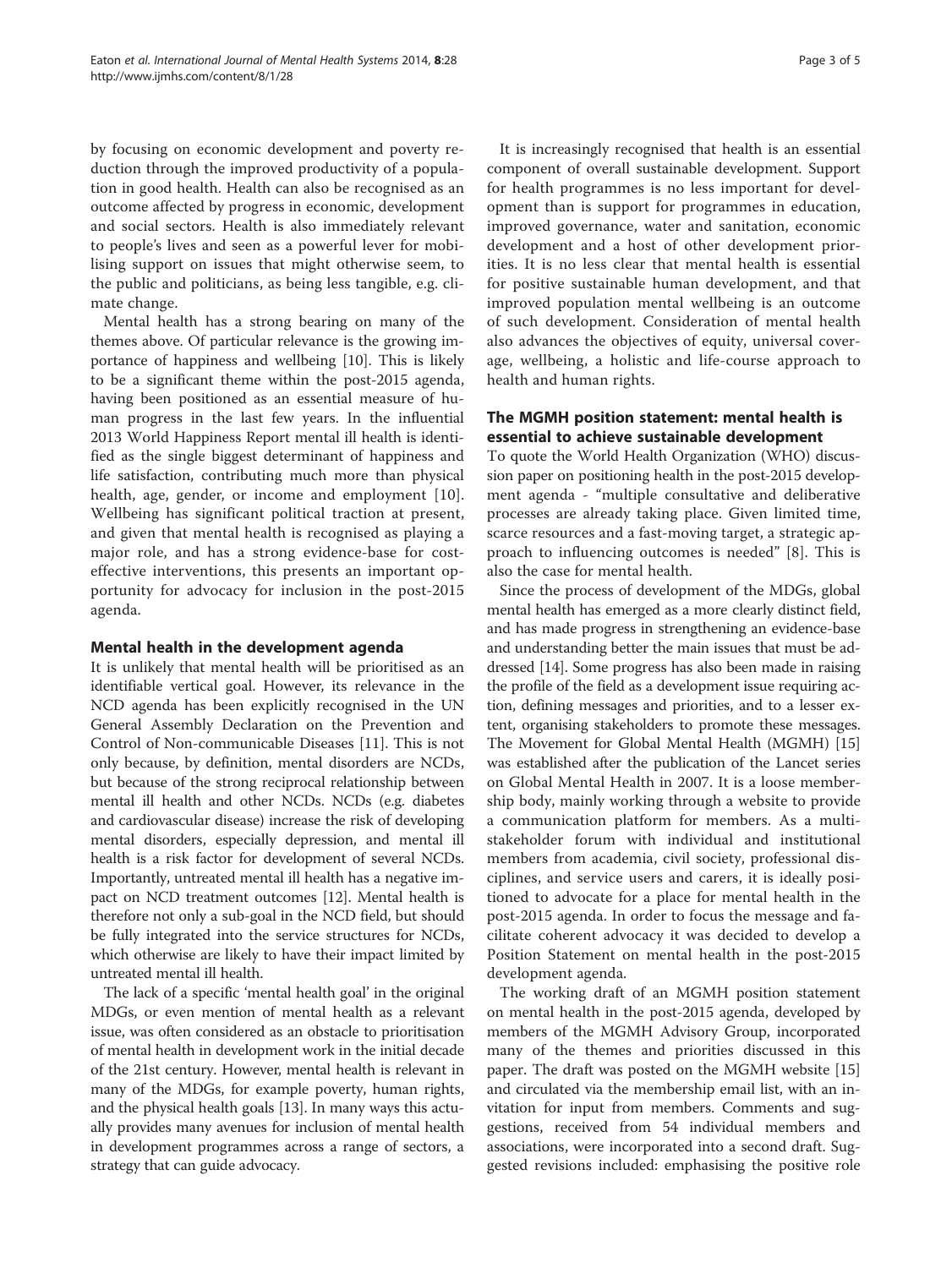<span id="page-3-0"></span>mental health plays in supporting other development initiatives; the cross-sectoral relevance of mental health; highlighting inclusion, service user empowerment and human rights; recognising the impact of child abuse and gender violence; and specifically aligning the aims and implementation strategies with the NCD community, the WHO Mental Health Action Plan, and the UN Convention on the Rights of Persons with Disabilities.

This draft was then presented at the 3rd MGMH Summit in Bangkok, Thailand, on August 22nd, 2013 [\[16](#page-4-0)]. Input from members at the Summit was then incorporated into a final version (Additional file 1) circulated for use by members on the website and through email.

The foundation for a common position must represent the views of as many relevant stakeholders as possible. The World Federation for Mental Health (WFMH) and MGMH collaborated in a survey of 500 civil society organisations, which resulted in 'The People's Charter for Mental Health' [\[17\]](#page-4-0). In the process of developing the MGMH Position Statement the responses from stakeholders concerning main priorities were surprisingly similar to those received during the development of the People's Charter, suggesting that the community of actors in global mental health have successfully united behind common themes for action. It is important to note, however, that those who respond to surveys are generally those who are already committed to the basic principles of the organisation seeking their opinion, and dissenting views may not have been captured. On the other hand, both WFMH and MGMH are deliberately broad-based organisations, and aim to include service users among their respective memberships.

The emergence of common themes in advocacy for mental health as part of the wider development agenda is reflected in shared priorities for action and a growing consensus about implementation. The Comprehensive Mental Health Action Plan 2013–2020 [[18\]](#page-4-0), developed by the WHO following the relatively weak emphasis on mental health in the UN Special Session on NCDs in 2011 [\[11](#page-4-0)], has been widely welcomed. Outcome indicators from the action plan and the availability of instruments such as the WHO Assessment Instrument for Mental Health Services (WHO-AIMS) and published reports from more than 100 countries and territories [[19](#page-4-0)] will provide a basis for development of mental health indicators and targets for the post-2015 development goals.

As we have seen above, an approach that is broader than a focus just on health will be necessary within the post-2015 framework. Such a holistic approach is likely to be welcomed by parts of the service user community who have criticised the emphasis of WHO initiatives on scaling up services and the relative lack of prioritisation of human rights issues and inclusion. The Convention on the Rights of People with Disabilities has provided important new avenues for campaigning and practical action in this area, as has the new WHO QualityRights Programme [[20\]](#page-4-0).

The Statement does not include everything that needs to be done to advance the mental health of populations, but it does identify core components and practical priorities for action. It articulates with other major programmes and initiatives. It is, we think, an effective instrument for advocacy. But an instrument, if it is to have an impact, must be effectively used. We therefore urge all who would wish to see mental health fully incorporated into post-2015 development programmes to use the statement in their advocacy for such an outcome. The message that mental health is essential as a contributor to and as an outcome of sustainable development, and the principle that no-one must be left behind, must at every opportunity be conveyed to decision-makers with conviction and clarity.

# Additional file

[Additional file 1:](http://www.biomedcentral.com/content/supplementary/1752-4458-8-28-S1.pdf) MGMH Position Statement on the post-2015 MDGs.

#### Competing interests

The authors declare that they have no competing interests.

#### Authors' contributions

All authors contributed to development of the Position Statement discussed. They jointly conceived the article. JE prepared the first draft. All authors contributed to subsequent drafts and all have seen and approved the final version.

#### Acknowledgements

The authors wish to thank members of the Movement for Global Mental Health who participated in the development of the Position Statement.

#### Author details

<sup>1</sup>CBM International, West Africa Regional Office, Lomé, Togo. <sup>2</sup>Global and Cultural Mental Health Unit, Centre for Mental Health, Melbourne School of Population and Global Health, The University of Melbourne, Parkville, Australia.

Received: 7 April 2014 Accepted: 24 June 2014 Published: 7 July 2014

#### References

- 1. United Nations Millennium Declaration. [[http://www.un.org/millennium/](http://www.un.org/millennium/declaration/ares552e.htm) [declaration/ares552e.htm\]](http://www.un.org/millennium/declaration/ares552e.htm)
- 2. United Nations: The Millennium Development Goals Report 2013. New York: United Nations; 2013.
- 3. United Nations Secretary-General: The Future We Want. Resolution 66/228, Adopted by the United Nations General Assembly. New York: United Nations; 2012.
- 4. United Nations Secretary-General: A Life of Dignity for all: Accelerating Progress Towards the Millennium Development Goals and Advancing the United Nations Development Agenda Beyond 2015: Report of the Secretary-General. New York: United Nations General Assembly; 2013.
- 5. High-Level Panel of Eminent Persons on the Post-2015 Development Agenda: A New Global Partnership: Eradicate Poverty and Transform Economies Through Sustainable Development. New York: United Nations Publications; 2013.